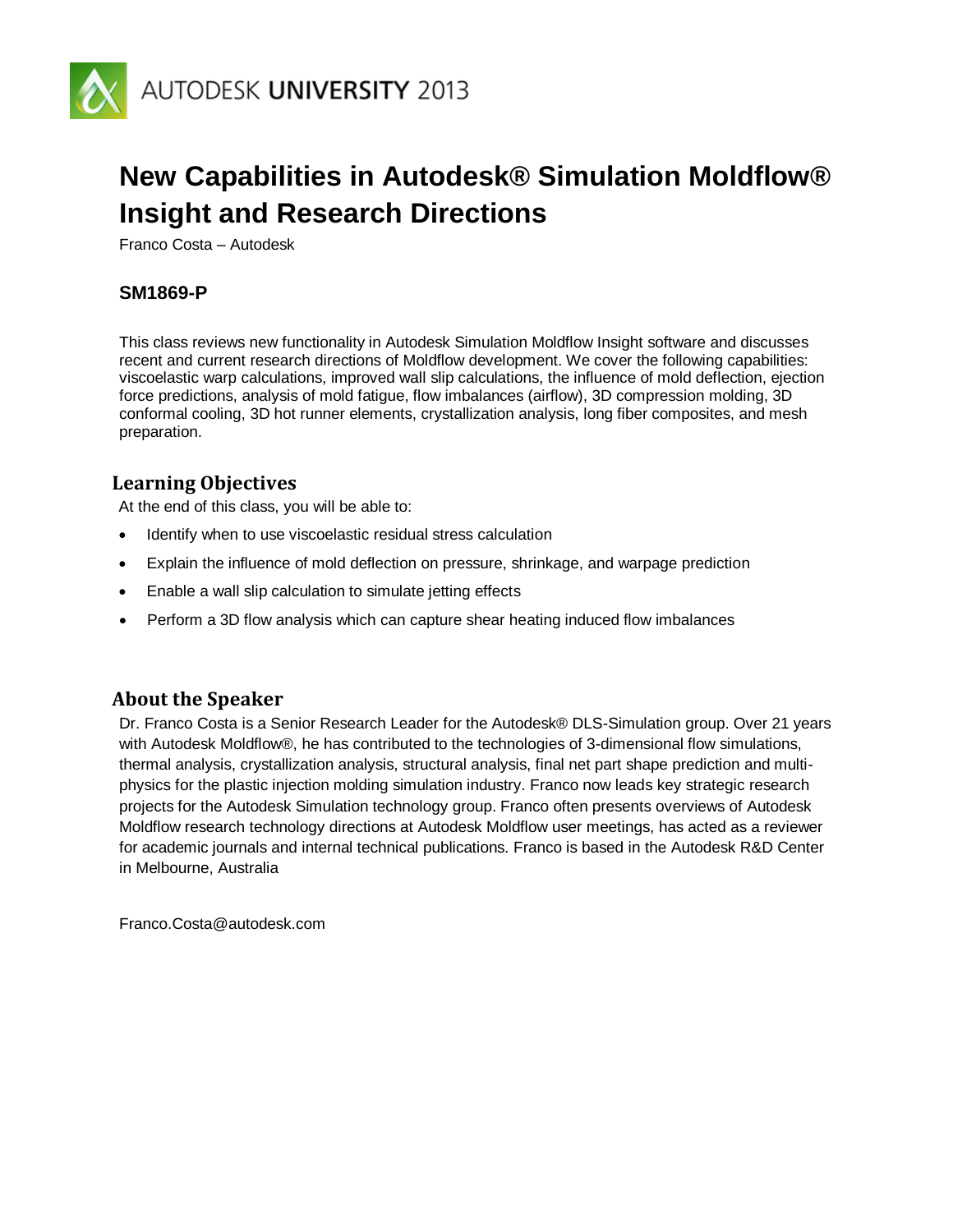# **THE INFLUENCE OF MOLD DEFLECTION ON THE PREDICTION OF PACKING PRESSURE DECAY AND PART SHRINKAGE**

# **Introduction**

In recent years, the popularity of injection molding simulation has continued to grow as part and mold designers seek to reduce the number of costly mold trials and mold modifications required to achieve high quality injection molded parts. A key outcome sought from numerical simulation is the prediction of final part dimensions (shrinkage and warpage). Together with a sound material characterization, a basic requirement for accurate shrinkage and warpage prediction is the correct prediction of cavity pressures present during solidification of the molded article. Typically, cavity pressures cannot be controlled after the gate has frozen and so cavity pressure begins to decay as a result of continued material cooling after gate freeze. Therefore, the accurate prediction of cavity pressure decay phenomena is necessary if an accurate final part shape is to be predicted.

<span id="page-1-0"></span>In past years, a number of researchers considering cavity pressure decay prediction accuracy have demonstrated the importance of considering the dynamic deflection of the mold due to the forces exerted on the mold by the pressurized polymer in the cavity. Leo and Cuvelliez [1] demonstrated mold elastic deformation by the correlation of residual cavity pressures to part sample thickness and monitored mold backplate flexure by use of a strain gauge. They also achieved improved cavity pressure predictions using an existing commercial simulation package by adding the mold compliance effect into the material PVT characteristic. This method is valid for parts of uniform thickness, but is not generally applicable to parts with variations in thickness. Vietri *et al.* [2] also demonstrated good improvements with a similar PVT based method and proposed a way to determine the approximate mold compliance by a simple beam deformation equation. Pantani *et al*. [3] implemented an injection molding simulation for simplified geometries which included local cavity thickness changes according to the local pressure and with this achieved improved predictions of cavity pressure decay. This method is applicable to simplified part geometries with variable thicknesses. Delaunay *et al*. [4] demonstrated a method for estimating the mold compliance characteristic based on recorded cavity pressures and measured part dimensions.

To date, none of the commercially available injection molding simulation packages (which have the capability to analyze complex part geometries) have include the mold deformation effect in the flow and shrinkage calculations. This present work is a demonstration of the significant role that mold deformation can play in improving the prediction of cavity pressure decay and part shrinkage.

# **Experimental**

#### *Instrumented Mold*

In the present work, a set of instrumented shrinkage plaque molds were used. The mold cavities all conform to the geometry shown in Fig. [1,](#page-2-0) with variation only in plaque cavity thickness of each mold. Plaque thicknesses of 1.7mm, 2mm, 3mm and 5mm where used in the present study. Cavity pressure data was continuously recorded during filling, packing and cooling stages at the No. 1 and No. 3 pressure transducer locations. In addition, a pressure transducer is located in the injection molding machine nozzle to record injection pressure and a thermocouple is located in the mold near the cavity surface to record the mold temperature. The cavity surface has a grid pattern of fine gauge lines inscribed which serve as reference points for part dimension measurement.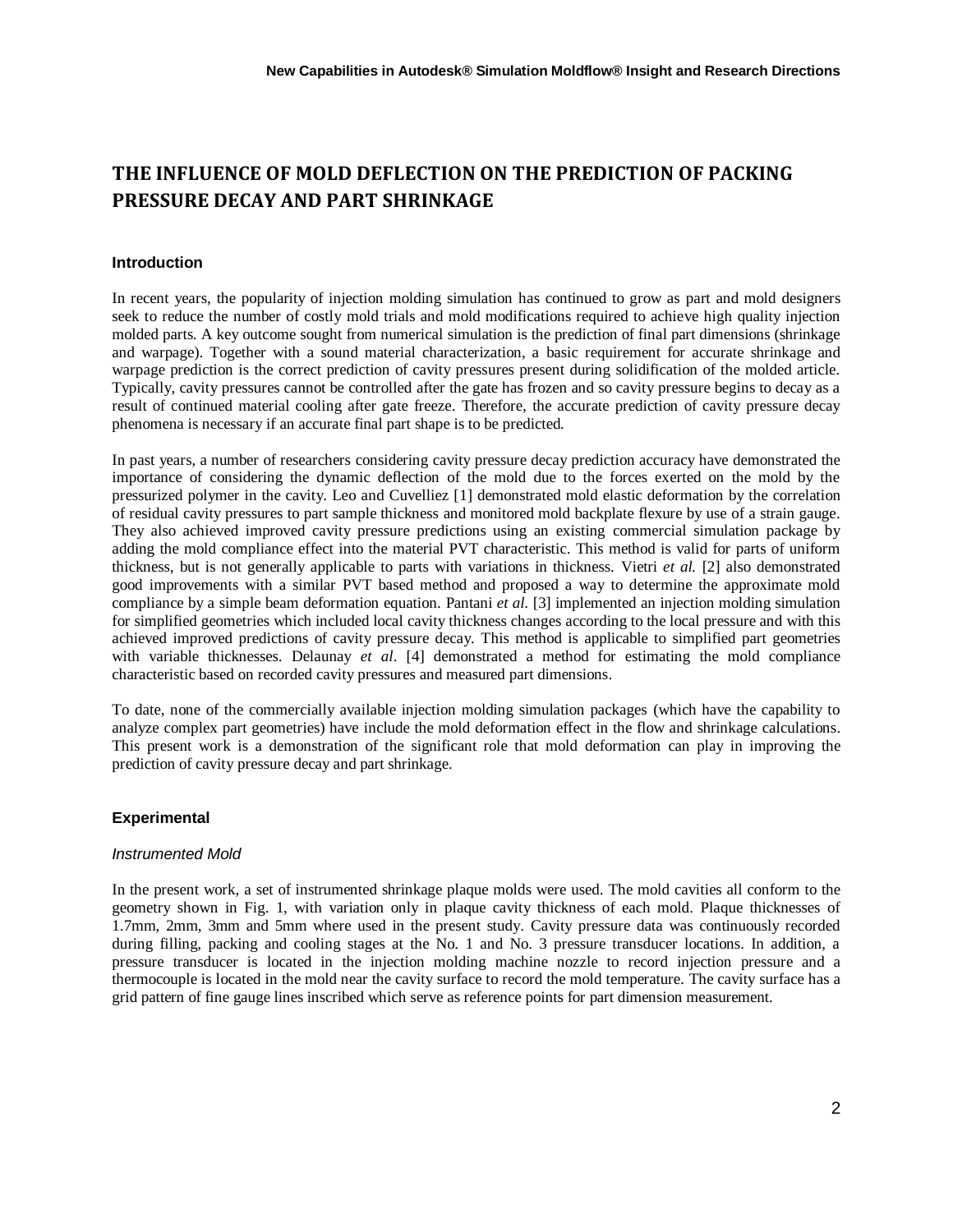

<span id="page-2-0"></span>**Figure 1** – Geometry of instrumented mold

# *Polymer Material Grades*

Four unfilled amorphous polymer materials were used for the present study. The use of fiber filled materials was avoided in this first study to ensure that part shrinkage in the flow and perpendicular directions would be similar, and so an averaging of the in-plane shrinkage could be performed without significant loss of detail. The use of amorphous materials was preferred to avoid in the first instance the complications in pressure decay response of semi-crystalline materials due to cooling rate effects and abrupt density changes upon solidification. Semicrystalline and fiber filled materials will be considered in future studies.

The polymer material grades used in this study are listed in Table [1](#page-2-1) along with their "Grade Code" reference numbers in the Autodesk Moldflow material database. The problems of mold deflection are in no way restricted to these selected grades, but rather, these grades were selected because their rheological characterization included a Cross-WLF viscosity model which included dependence on pressure as well as shear rate and temperature. The full set of material parameters for each of these polymer grades is available in the Autodesk Moldflow software package.

| <b>Supplier</b>  | Family                | Reference |
|------------------|-----------------------|-----------|
| Cheil Industries | $PC+ABS$              | Mat4500   |
| Cheil Industries | <b>PC</b>             | Mat4662   |
| Cheil Industries | <b>PC</b>             | Mat4819   |
| SABIC            | PC.                   | Mat4881   |
| Innovative       |                       |           |
|                  | <b>Plastics China</b> |           |

<span id="page-2-1"></span>

|  |  | <b>Table 1</b> – List of polymer grades |
|--|--|-----------------------------------------|
|--|--|-----------------------------------------|

# *Measurement of Shrinkage*

The flow direction shrinkage and perpendicular direction shrinkage on molded samples was measured using an OGP Smartscope Flash 400 system to perform automated optical dimension measurements. To avoid edge and end effects, the shrinkages were determined from intersection points in the gauge lines on the perimeter of the grey shaded grid pattern in Fig. [1.](#page-2-0)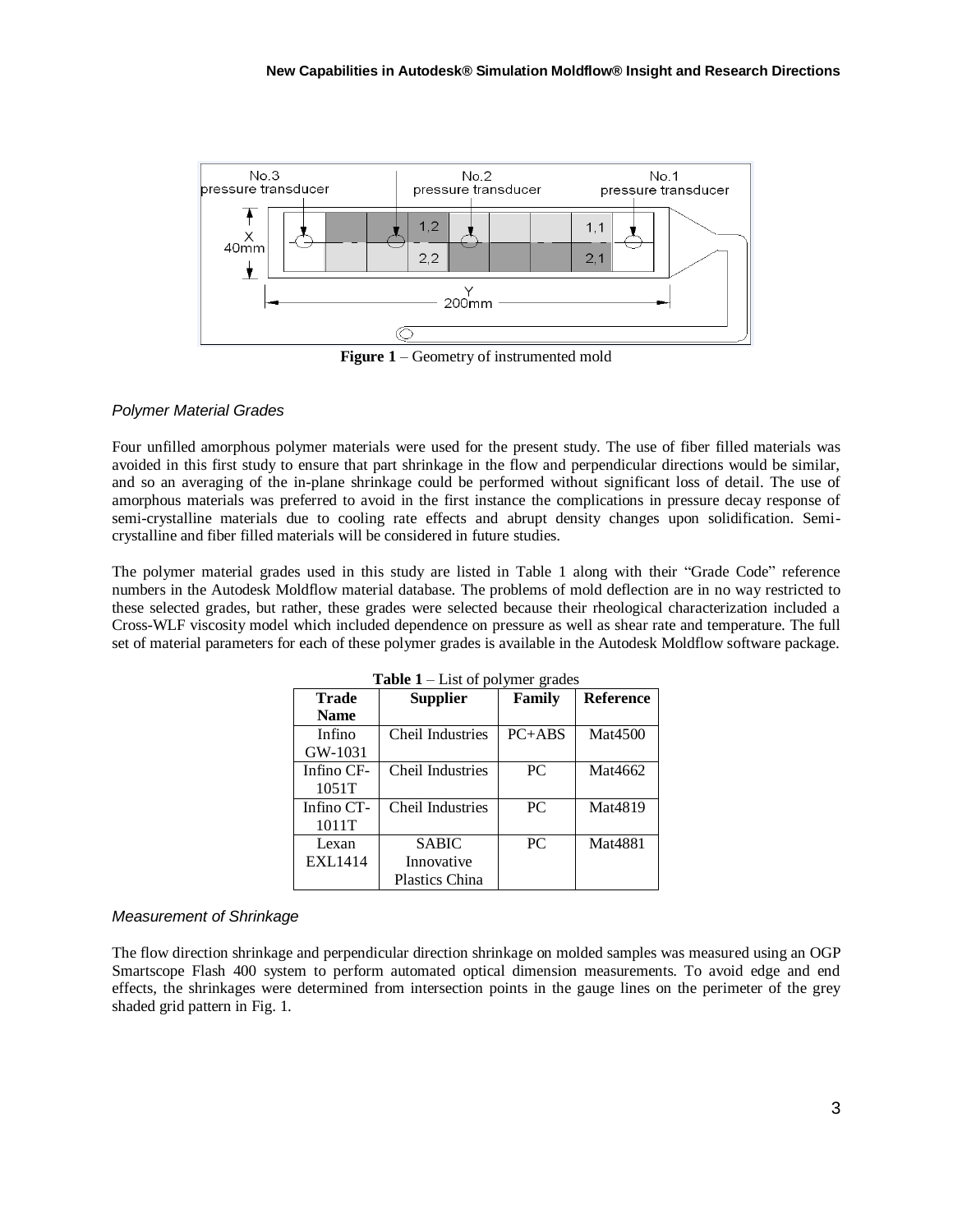# *Processing Conditions*

<span id="page-3-1"></span><span id="page-3-0"></span>For each polymer material, a set of 25 molding experiments was performed utilizing a range of processing conditions and plaque thicknesses. In each case, the experimental matrix consisted of three packing pressure levels, three plaque thicknesses, three melt temperatures and three injection speeds. The experimental matrix is described in Table 2, while Table 3 lists the range of these parameters for each material.

| <b>Exp</b>      | <b>Thickness</b> | Melt Temp. | <b>Packing</b>  | Inj.         |
|-----------------|------------------|------------|-----------------|--------------|
| No.             |                  |            | <b>Pressure</b> | <b>Speed</b> |
| 1               | H1               | Medium     | Low             | Medium       |
| $\overline{2}$  |                  |            | Medium          | Medium       |
| $\overline{3}$  |                  |            | High            | Medium       |
| $\overline{4}$  |                  |            | Medium          | Low          |
| 5               |                  |            | Medium          | High         |
| 6               |                  | Low        | Low             | Medium       |
| 7               |                  |            | Medium          | Medium       |
| 8               |                  |            | High            | Medium       |
| 9               |                  |            | Medium          | Low          |
| $\overline{10}$ |                  |            | Medium          | High         |
| 11              |                  | High       | Low             | Medium       |
| 12              |                  |            | Medium          | Medium       |
| 13              |                  |            | High            | Medium       |
| 14              |                  |            | Medium          | Low          |
| 15              |                  |            | Medium          | High         |
| 16              | H <sub>2</sub>   | Medium     | Low             | Medium       |
| 17              |                  |            | Medium          | Medium       |
| 18              |                  |            | High            | Medium       |
| 19              |                  |            | Medium          | Low          |
| 20              |                  |            | Medium          | High         |
| 21              | H <sub>3</sub>   | Medium     | Low             | Medium       |
| $\overline{22}$ |                  |            | Medium          | Medium       |
| 23              |                  |            | High            | Medium       |
| 24              |                  |            | Medium          | Low          |
| 25              |                  |            | Medium          | <b>High</b>  |

**[Table 2](#page-3-0)** – Experimental matrix for each polymer grade

**[Table 3](#page-3-1)** – Process parameter ranges

| <b>Material</b> | <b>Thickness</b><br>(mm)<br>H1/H2/H3 | <b>Melt Temp</b><br>$(^{\circ}C)$ | Packing<br><b>Pressure</b><br>(MPa) | <b>Flow Rate</b><br>(cc/s) |
|-----------------|--------------------------------------|-----------------------------------|-------------------------------------|----------------------------|
| Mat4500         | 2.0/1.7/3.0                          | $240 - 300$                       | $23 - 76$                           | $22 - 71$                  |
| Mat4662         | 2.0/1.7/3.0                          | $280 - 340$                       | $31 - 85$                           | $18 - 72$                  |
| Mat4819         | 2.0/1.7/3.0                          | $280 - 320$                       | $22 - 85$                           | $18 - 71$                  |
| Mat4881         | 2.0/3.0/5.0                          | $295 - 315$                       | $21 - 85$                           | $22 - 72$                  |

# **Mold Deflection**

#### *Modeling of Mold Deflection*

In the present work, a coupled flow analysis and mold-deflection approach is adopted. To model the change in cavity volume due to mold deflection at each time-step, a uniform thickness increment, Δh, is added to the nominal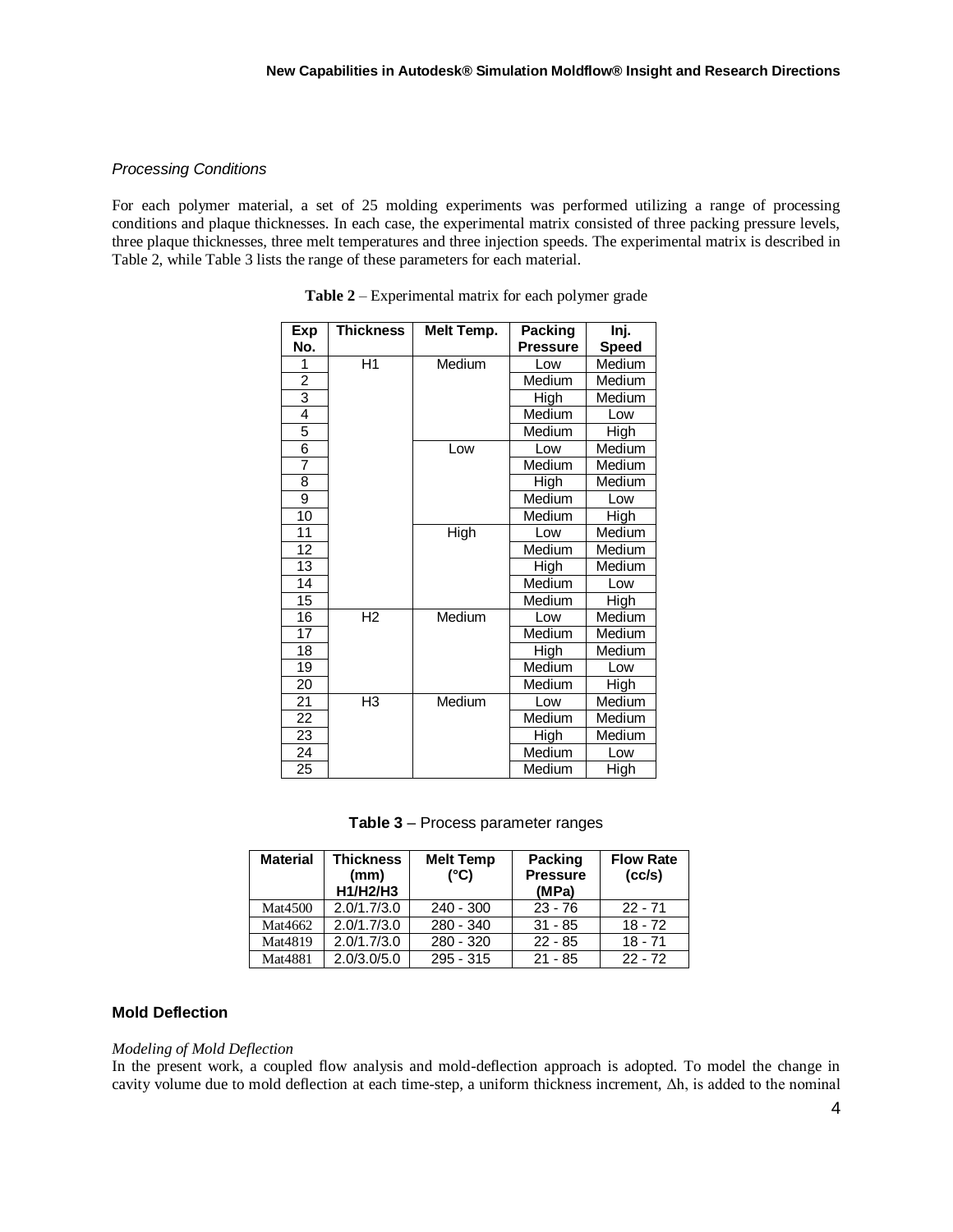cavity thickness at each location on the parting plane of the cavity geometry. The thickness increment is determined as follows:

$$
\Delta h = C_M \cdot F_{clamp} \tag{1}
$$

where  $C_M$  is the mold compliance and  $F_{\text{clamp}}$  is the total force of polymer contact projected onto the mold parting plane. While  $F_{\text{clamp}}$  is readily available at each time-step from existing simulations of mold filling and packing, the mold compliance is a characteristic of the mold which must be determined.

#### *Determination of Mold Compliance*

To determine the mold compliance of the molds used in this study, a search was made for molding data set where the final cavity pressures before mold opening were still positive at both cavity pressures sensors. In such cases, the polymer was still fully in contact with the mold prior to the mold opening, indicating that no shrinkage away from the cavity surface have yet occurred. It is useful to note that these over packed moldings cases need not be restricted to the materials which are to be simulated, since it is a mold characteristic which is being determined rather than a polymer characteristic. For the present study, two molding case studies with a high number of over-pack moldings were selected. These were a PC+ABS material and a PET material.

Typically in such over-packed cases, the recorded cavity pressures before mold opening had stabilized to a constant pressure, which indicated that the polymer material had cooled to the mold temperature and no further cooling was occurring. In this way, the complete physical state (pressure and temperature) of the polymer was known at the instant before mold opening. The resulting thickness of the molded plaques was measured using a micrometer. Repeat thickness measurements were taken at 18 locations on each plaque and then averaged to give an overall plaque thickness at room temperature and pressure. Using the PVT (pressure-volume-temperature) characteristic of the molded material, a correction was made to the measured plaque thicknesses to determine what would have been the plaque thickness (and so also the mold cavity thickness) at the recorded cavity pressure and mold temperature immediately prior to mold opening. The assumption used here was that upon ejection the plaque would contract uniformly in all directions due to cooling from the mold temperature to room temperature (and also expand uniformly in all directions due to the pressure release). The mold deflection was then determined by subtracting the nominal cavity thickness (adjusted to account for mold thermal expansion) from these in-cavity plaque thicknesses.

The mold deflections where correlated against the residual cavity force, which can be easily determined from the residual cavity pressures. Shown in Fig. [2](#page-5-0) and Fig. [3,](#page-5-1) the gradient of this correlation gives the mold compliance characteristic to be used. Only the mold deflections for the 2mm thick parts were used to determine the correlation gradient because some uncertainty exists in the nominal cavity thickness values. However, the mold deflections for over-packed moldings of the other cavity thicknesses are also shown in Fig. [2](#page-5-0) and Fig. [3](#page-5-1) to illustrate the general consistency of the approach. Averaging the determined mold compliance characteristic obtained from these two datasets, the mold compliance used in the present study was 0.187 mm/MN.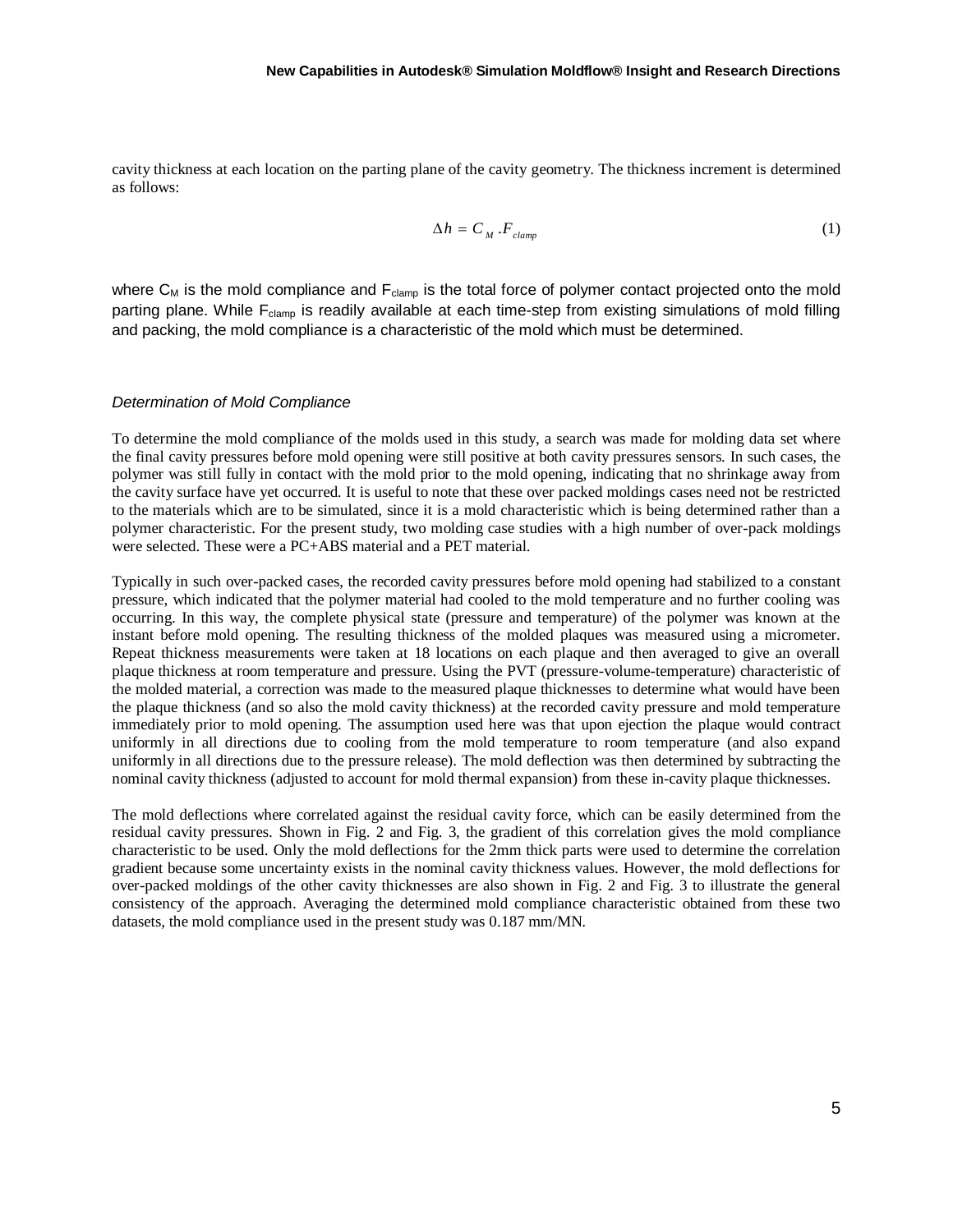

<span id="page-5-0"></span>**Figure 2** – Mold deflection characteristic for a PC+ABS dataset



<span id="page-5-1"></span>**Figure 3** – Mold deflection characteristic for a PET dataset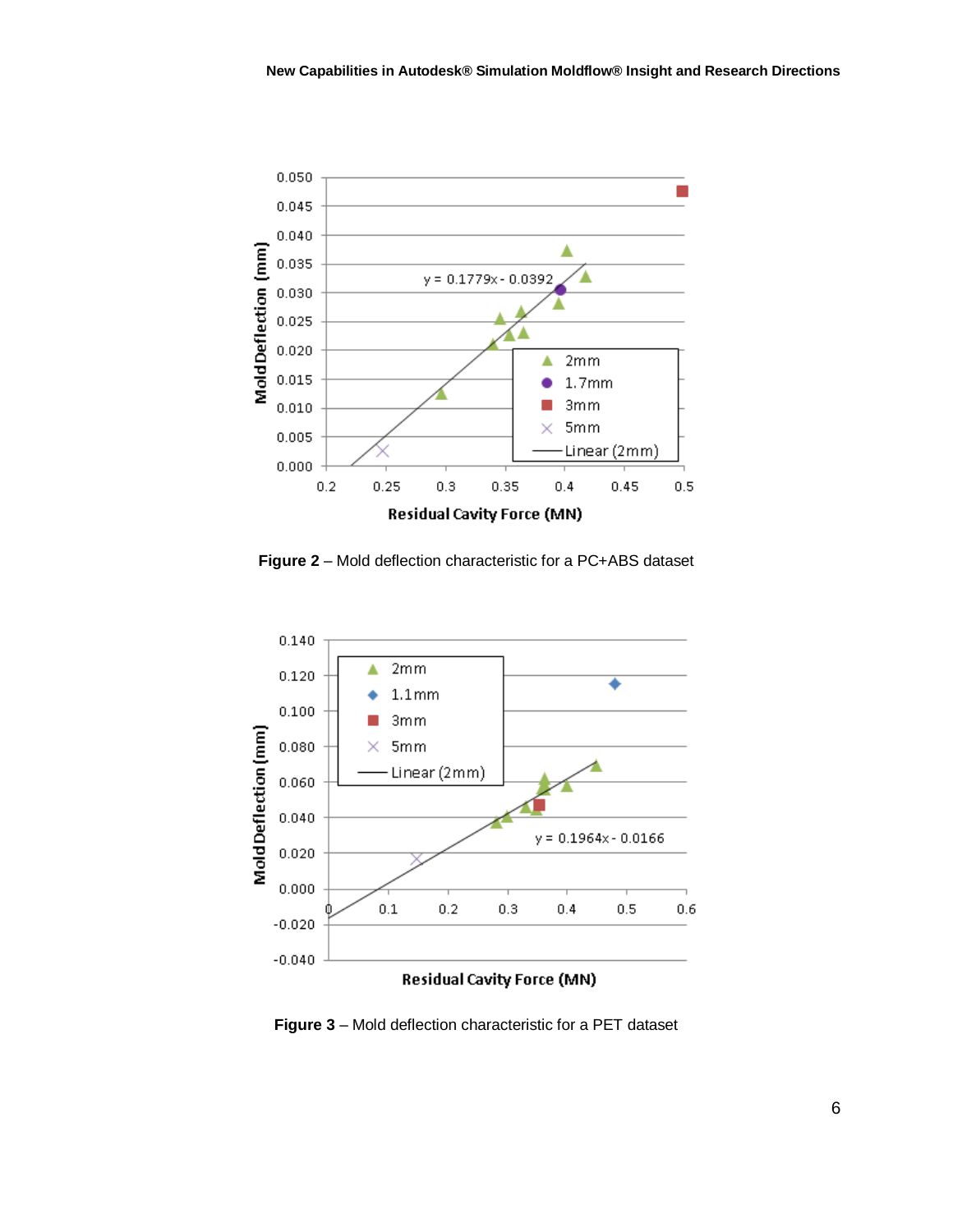## **Simulation**

Simulations of the mold filling, packing and subsequent part shrinkage were performed using midplane shell elements in the Autodesk Simulation Moldflow Insight 2014 package. Using beam elements, the sprue, runner and injection barrel geometry were also included in the simulation model in order to correctly account for their effects in material compressibility and pressure losses (Fig. [4\)](#page-6-0). A description of the Hele-Shaw formulation used in the flow calculation for the shell elements is given by Kennedy [5]. Inplane part shrinkage averaged between the flow and perpendicular directions was determined from the prediction of final part shape given by a warp analysis, being a structural analysis of the thermoelastic response of the solidified polymer to the residual stresses induced in the cavity and due to cooling after ejection [6][7]. No empirical shrinkage correction methods such as the CRIMS method [7] were applied in this current study.



**Figure 4** – Finite element model for simulation

<span id="page-6-0"></span>In this present study, a modification was made to the filling and packing simulation to consider the changing cavity thickness of all elements according to the mold compliance previously determined. Both the modified cavity thickness and the rate of thickness change (either increasing or decreasing) are considered. Even in the most extreme cases of very high peak cavity pressures, the increase in cavity thickness will only be a fraction of the nominal cavity thickness. In the present study, the increase in cavity thickness is never more than 10% of nominal cavity thickness. Therefore, it is not the increased cavity thickness itself which has the strongest influence on the cavity pressure decay behavior; but rather, it is the changing cavity thickness which has the most influence. As the polymer material cools and shrinks, the reduction in pressure observed will be slower than that which would occur for cooling in a perfectly rigid cavity due to the spring-back of the mold in response to the reducing cavity pressure. This spring-back reduces the cavity volume, thus partially compensating for the pressure decrease which would have occurred due to cooling. In order to include this effect of changing cavity volume in the cavity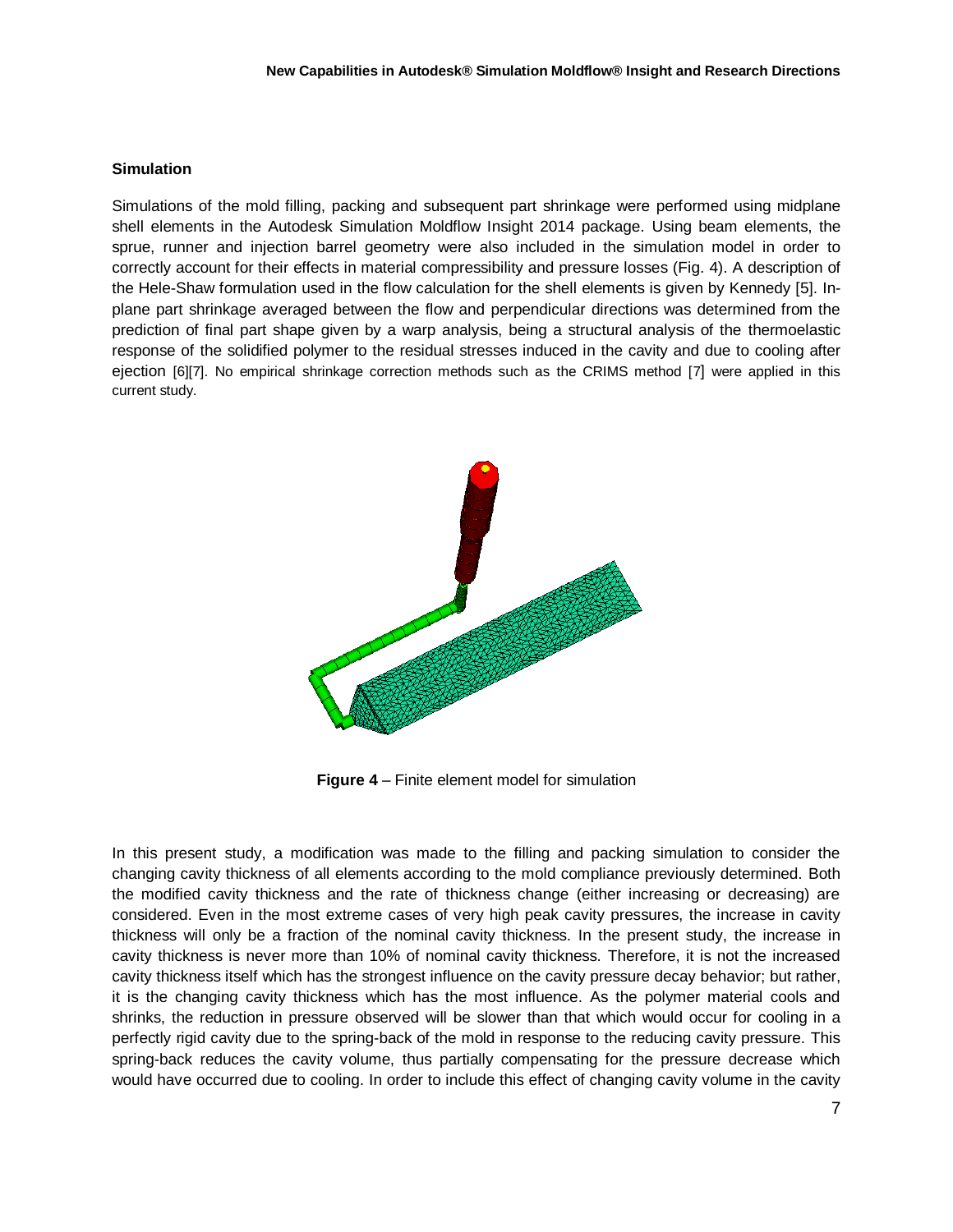pressure calculation, a source term, W, is added to each element at each time-step in the filling and packing calculation.

$$
W = A \cos \left(\theta\right) \frac{\left(\Delta h_{prev} - \Delta h\right)}{\Delta t}
$$
 (2)

where *A* is the area of the shell element; θ is the angle between the element normal and the mold opening direction;  $Δh<sub>orev</sub>$  is the mold deflection at the previous timestep; and  $Δt$  is the duration of the current time-step.

The resulting change in predicted cavity pressure decay results in a changed volumetric shrinkage and residual stress outcome, leading to a changed prediction of final part dimensions (including in-plane shrinkage).

#### **Results and Discussion**

# *Effect of mold deflection on predicted packing pressure decay*

Fig. [5](#page-8-0) to Fig. [8](#page-9-0) show a comparison of measured and predicted cavity pressure decay for the two pressure transducer locations: P1 (near the gate) and P3 (at the end of flow). Predicted pressures are shown for simulations which assumed a rigid cavity volume and also for simulations which include the mold deflection effect. In these selected examples, it is clear that the cavity pressure decay is predicted much more accurately with the coupling of the mold deflection effect. The comparisons of cavity pressure decay for the majority of all other molding experiments performed also show a similar accuracy improvement when mold deflection in included. However, the difference between the cavity pressure predictions with and without mold deflection is not as strong in those experiments which used the lowest packing pressures. This is to be expected because in those cases the magnitude of mold deflection will be less.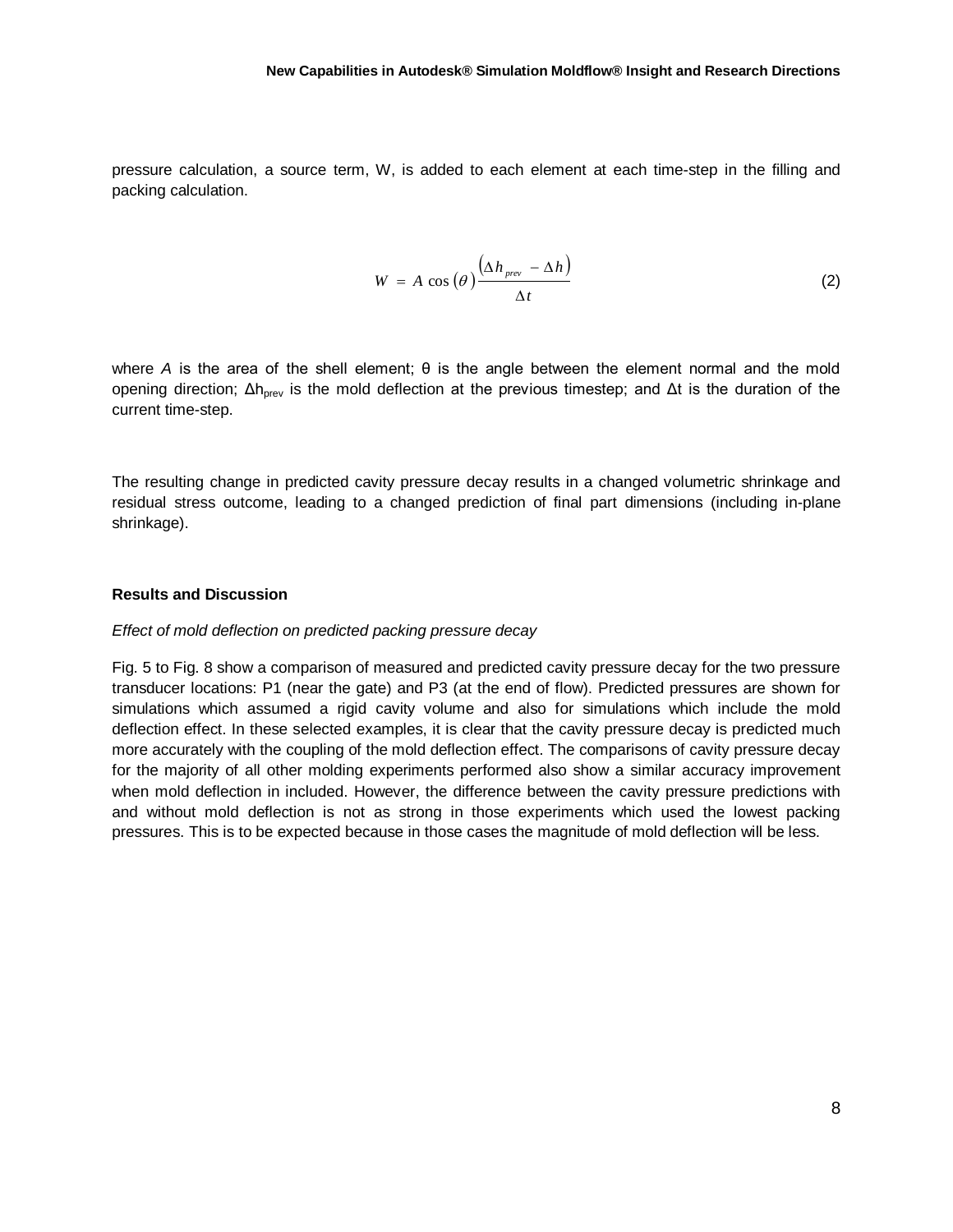

<span id="page-8-0"></span>**Figure 5** – Cavity pressure traces for Mat4500 Molding Experiment Number 2



**Figure 6** – Cavity pressure traces for Mat4662 Molding Experiment Number 18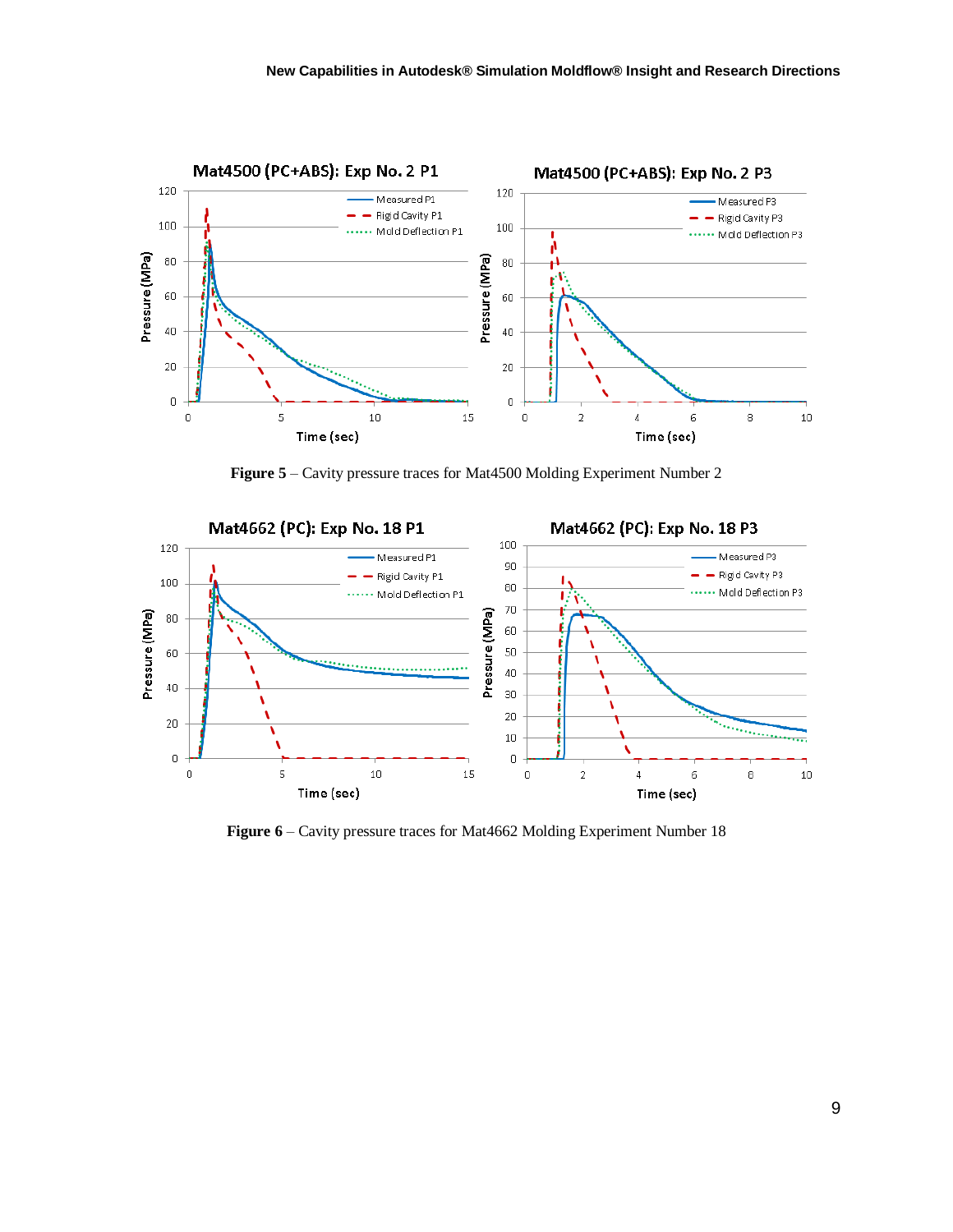

**Figure 7** – Cavity pressure traces for Mat4819 Molding Experiment Number 24



<span id="page-9-0"></span>**Figure 8** – Cavity pressure traces for Mat4881 Molding Experiment No. 5

## *Effect of mold deflection on predicted part shrinkage*

Fig. [9](#page-10-0) to Fig. [12](#page-11-0) show the measured and predicted average in-plane shrinkage for all 25 molding experiments for each of the materials studied. The predicted shrinkage is presented for both the rigid cavity and mold deflection simulations. The average magnitude of shrinkage is better predicted when the mold deflection is considered for three of the polymer material grades (Mat4550, Mat4662 & Mat4881). However, of greater interest is that the shrinkage prediction sensitivity to changes in processing conditions or cavity geometry (thickness) is better captured by the simulations which include mold deflection. For example, considering Mat4500 (Fig. [9\)](#page-10-0), the thinnest plaques (1.7mm) were molded in experiments 16-20, while the thickest plaques (3mm) were molded in experiments 21-25. On average, the measured shrinkage of the 3mm plaques is slightly higher than the measured shrinkage of the 1.7mm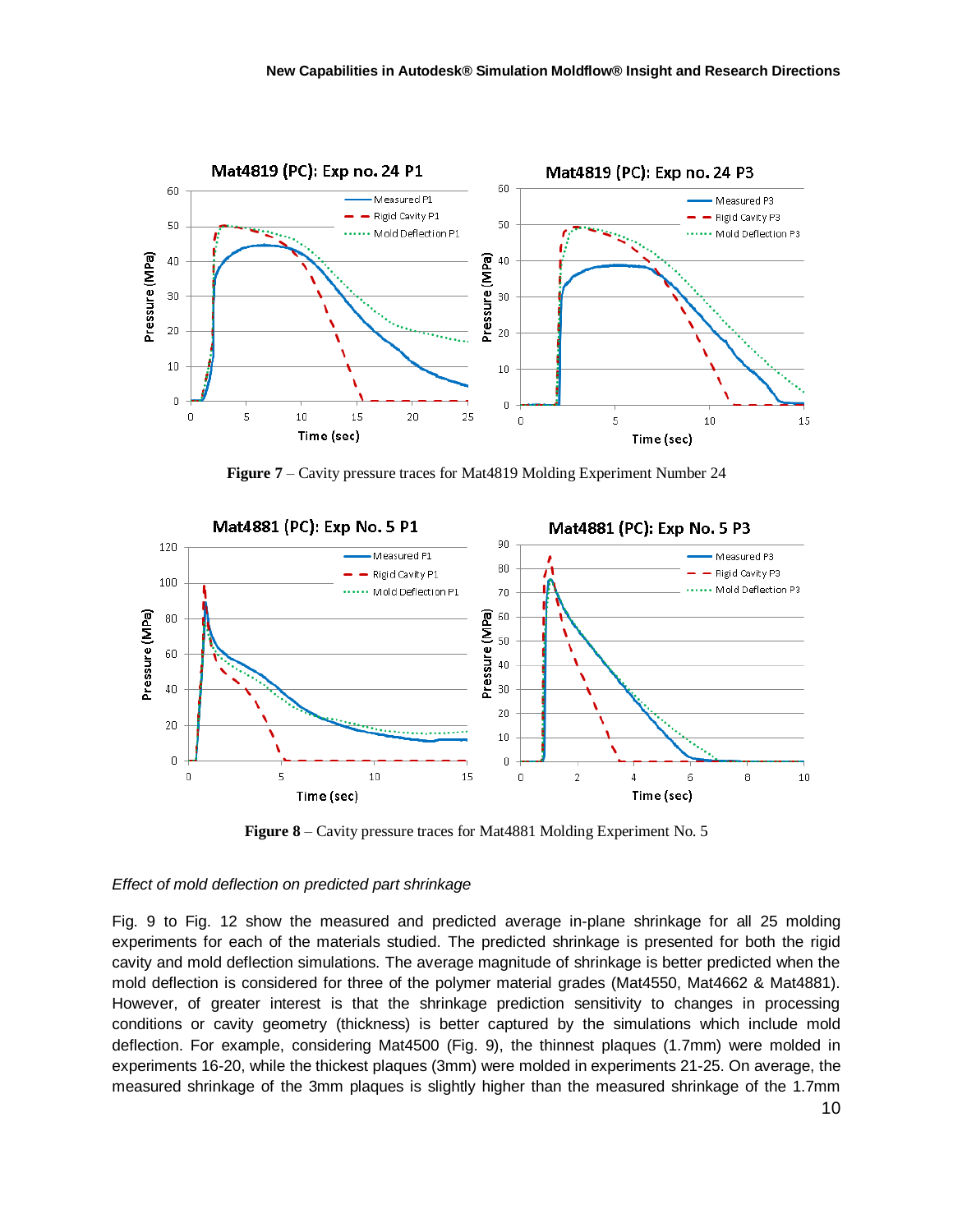plaques. This trend is also observed in the shrinkage predictions which included mold deflection. However, the shrinkage predictions which assumed a rigid cavity incorrectly show a strong opposite trend, with higher shrinkage predicted for the thinner moldings.



<span id="page-10-0"></span>**Figure 9** – Average shrinkage for Mat4500



**Figure 10** – Average shrinkage for Mat4662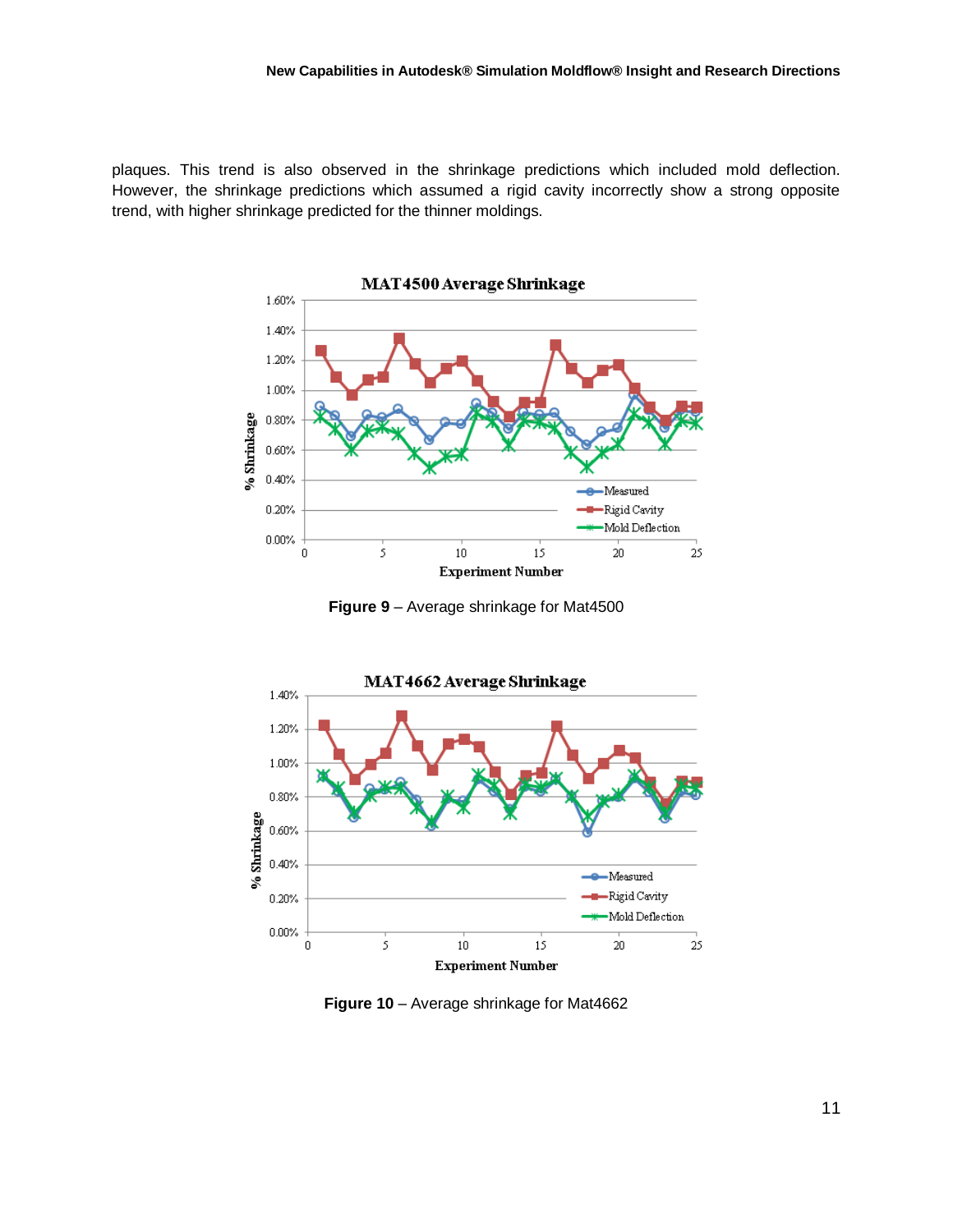

**Figure 11** – Average shrinkage for Mat4819



<span id="page-11-0"></span>**Figure 12** – Average shrinkage for Mat4881

# **Conclusions**

The significant influence of mold deformation on the accurate prediction of cavity pressure decay has been demonstrated by coupling a mold-deflection characteristic into the simulation of injection mold filling, packing and cooling. The beneficial effect of these improved cavity pressures predictions on shrinkage predictions has also been demonstrated, with improvements to both the average shrinkage levels and the sensitivity to process and geometry parameters. A simple method for determining the mold compliance characteristic was also described.